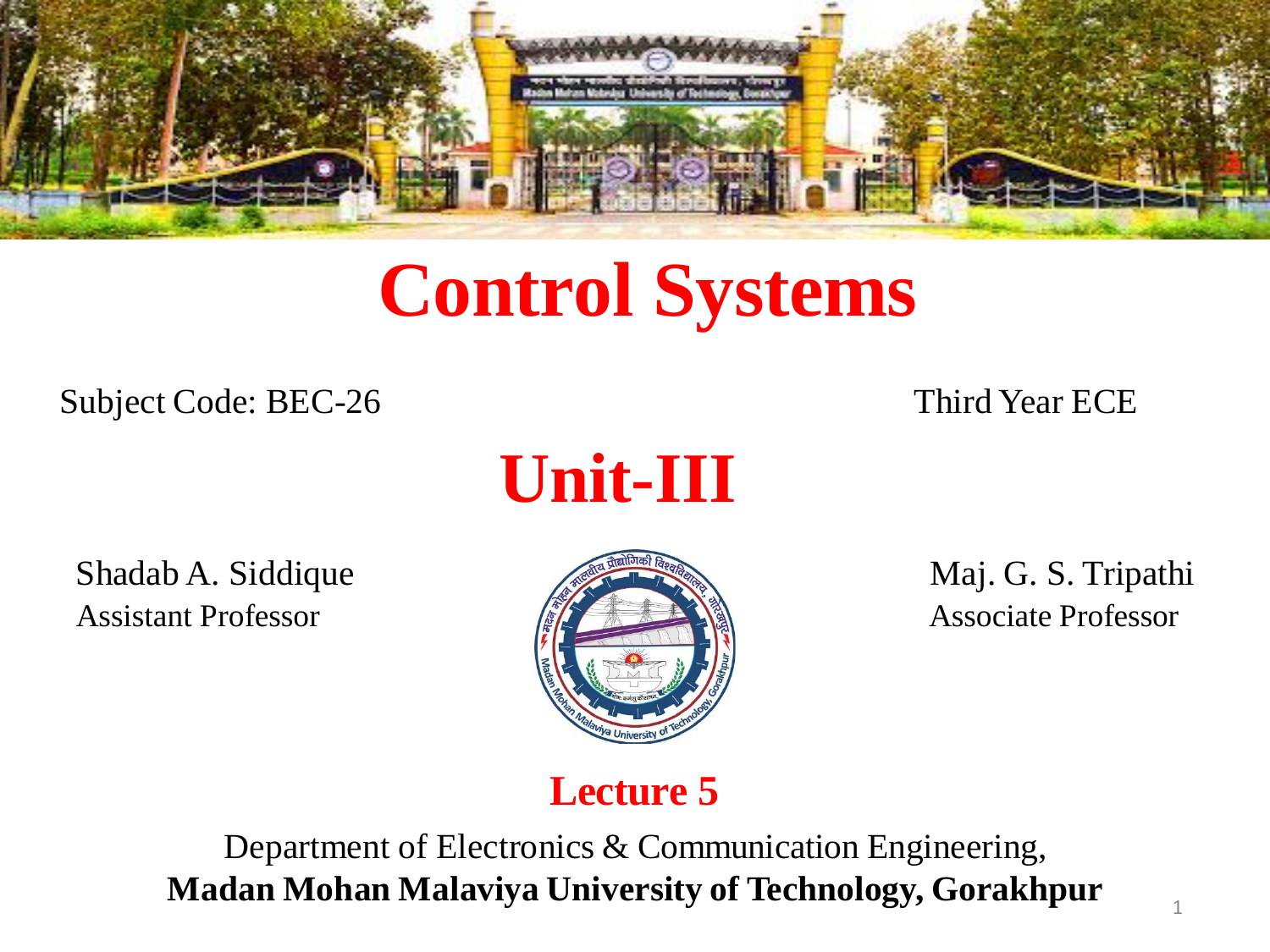

#### **Previous Lecture:**

| Sr.<br>No.     | Input<br><b>Signal</b> | <b>Steady State</b><br><b>Error</b> | <b>Constant</b>                   | <b>Constant Expression</b>                       |
|----------------|------------------------|-------------------------------------|-----------------------------------|--------------------------------------------------|
| $\mathbf{1}$   | Step<br>Input          | $e_{ss}(t) = \frac{A}{1 + K_p}$     | Position<br>Error<br>Constant     | $K_p = \lim G(s)$ . H(s)<br>$s\rightarrow 0$     |
| $\overline{2}$ | Ramp<br>Input          | $e_{ss}(t) = \frac{A}{K_v}$         | Velocity<br>Error<br>Constant     | $K_v = \lim sG(s)$ . H(s)<br>$s\rightarrow 0$    |
| 3              | Parabolic<br>Input     | $e_{ss}(t) = \frac{A}{K_a}$         | Acceleration<br>Error<br>Constant | $K_a = \lim s^2 G(s)$ . H(s)<br>$s\rightarrow 0$ |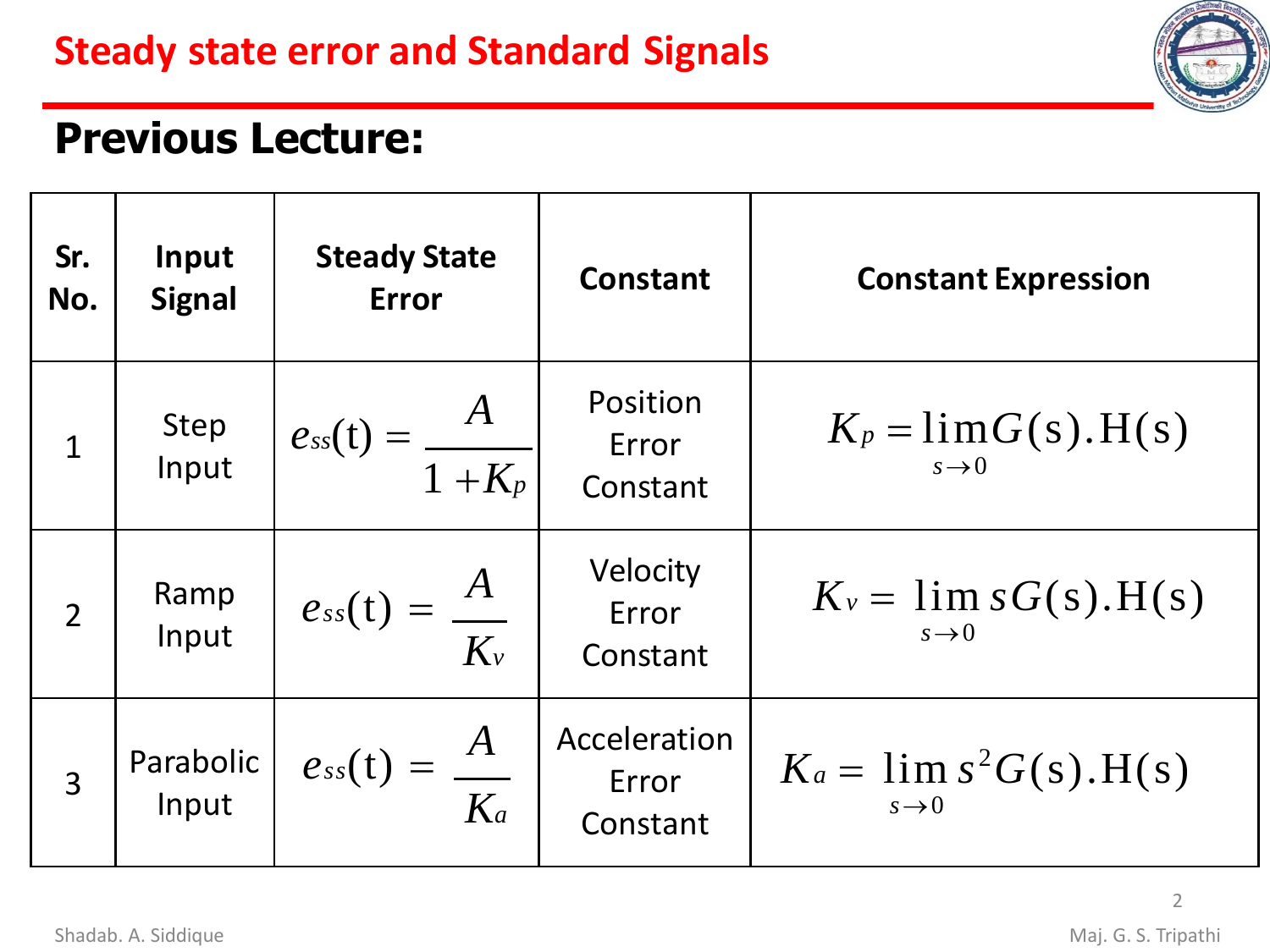### **Relation between steady state error and Type of system**



The type of system means the number of poles G(s)H(s) at s=0. Consider the general form,

$$
G(s).H(s) = \frac{K (1+T \t{1} s)(1+T \t{2} s) \dots (1+T \t{1} s)}{s^{n} (1+T a s)(1+T b s) \dots (1+T n s)}
$$

#### Here there are n poles at  $s=0$ . Hence the type of system is n.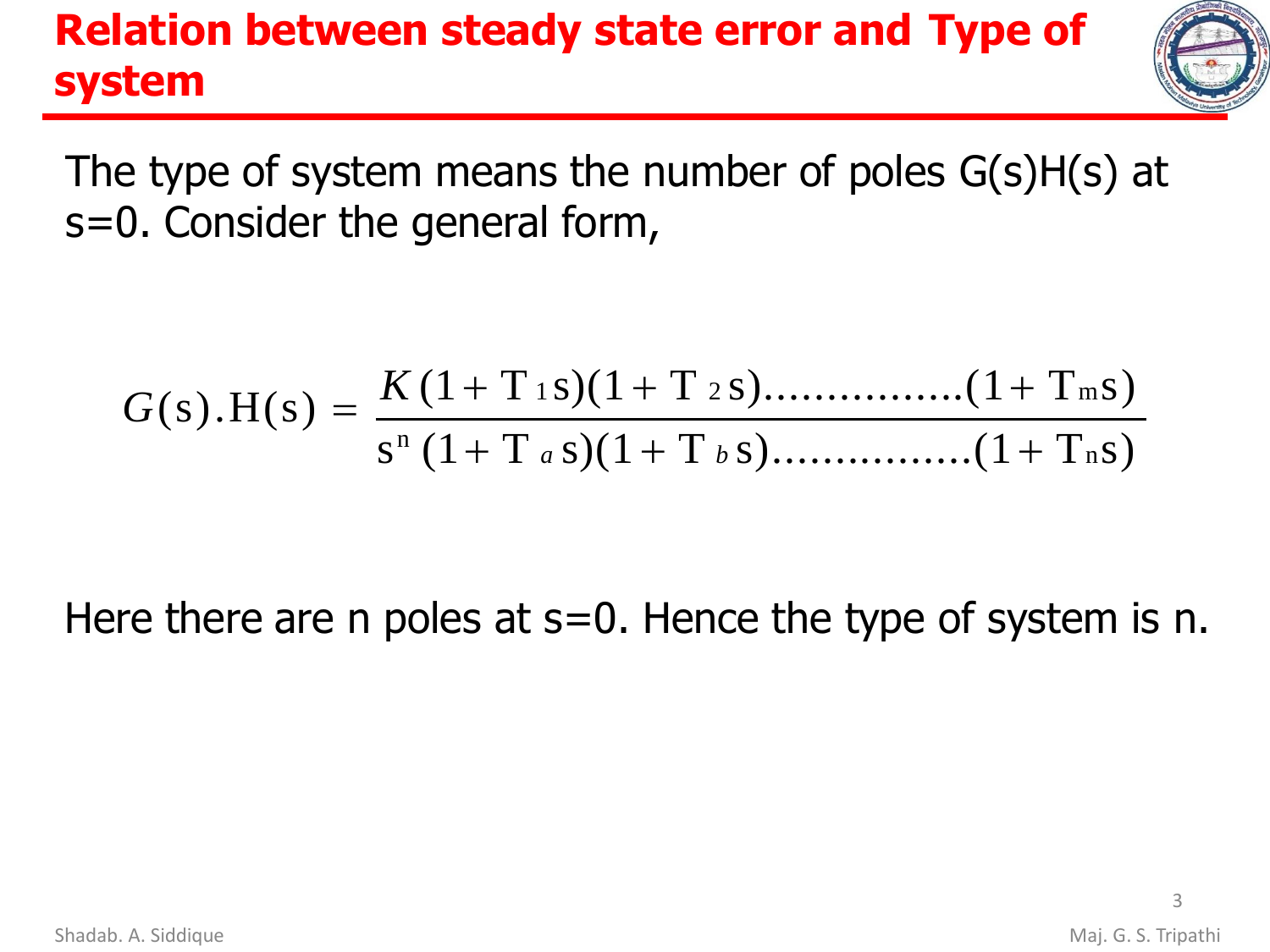**Steady state error for Step input for Type 0 system**



#### For type zero system,  $n=0$

$$
G(s).H(s) = \frac{K (1+T_{1} s)(1+T_{2} s) \dots (1+T_{m} s)}{(1+T_{a} s)(1+T_{b} s) \dots (1+T_{n} s)}
$$

The position error constant is given by,

$$
K_p = \lim_{s\to 0} G(s).H(s)
$$

$$
K_p = \lim_{s \to 0} \frac{K (1 + T_{1S})(1 + T_{2S}) \dots (1 + T_{ms})}{(1 + T_{aS})(1 + T_{bS}) \dots (1 + T_{ns})}
$$

$$
K_p = \frac{K (1 + T_1 0)(1 + T_2 0) \dots (1 + T_m 0)}{(1 + T_a 0)(1 + T_b 0) \dots (1 + T_n 0)}
$$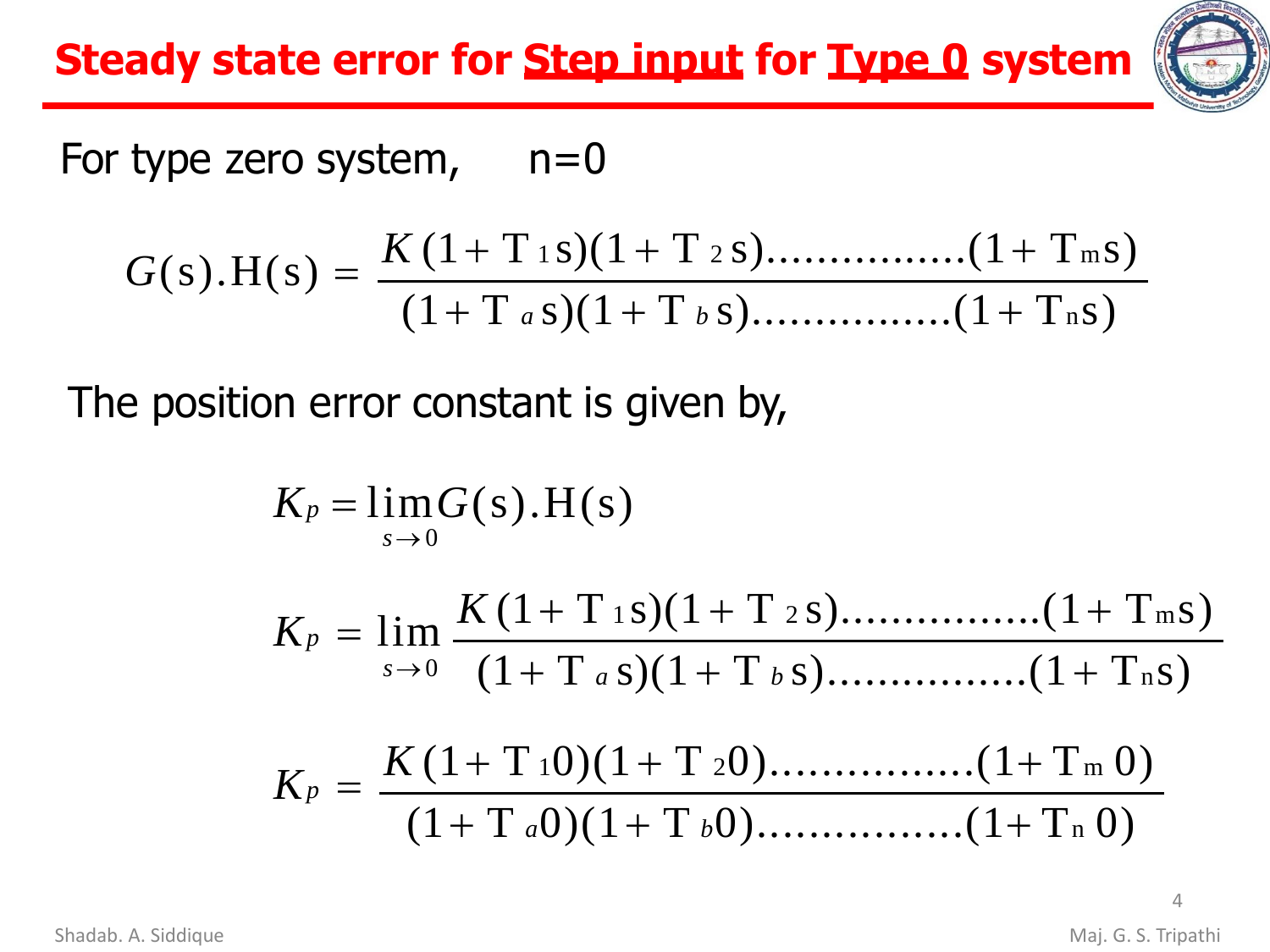**Steady state error for Step input for Type 0 system**



$$
K_p = \frac{K(1)(1) \dots (1)}{(1)(1) \dots (1)}
$$

$$
K_p=K
$$

The steady state error is given by,

$$
e_{ss}(t) = \frac{A}{1 + K_p}
$$

$$
e_{ss}(t) = \frac{A}{1 + K}
$$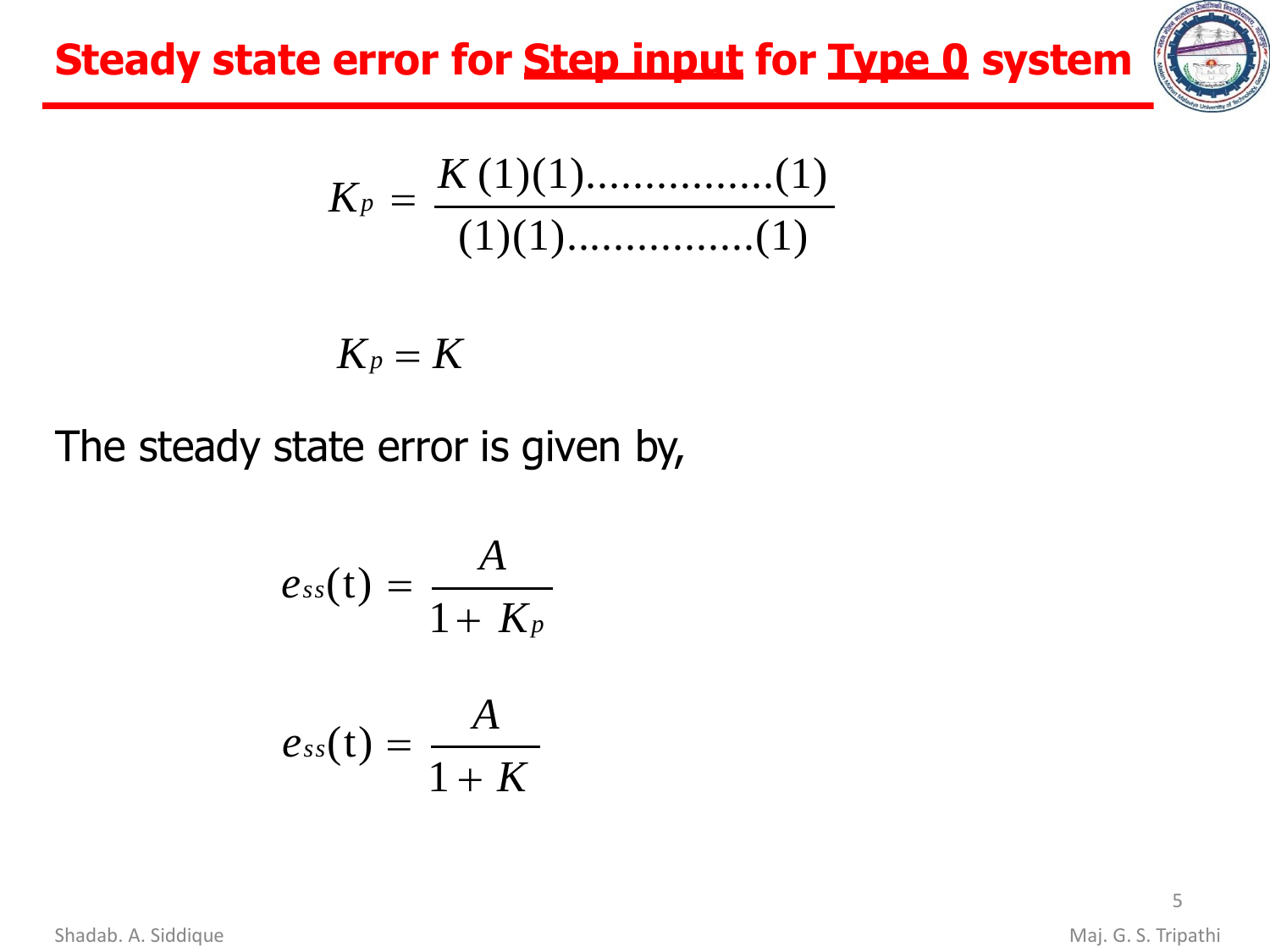**Steady state error for Step input for Type 0 system**



$$
e_{ss}(t)=\frac{A}{1+K}
$$

A type zero system has a finite steady state error to a step input ,

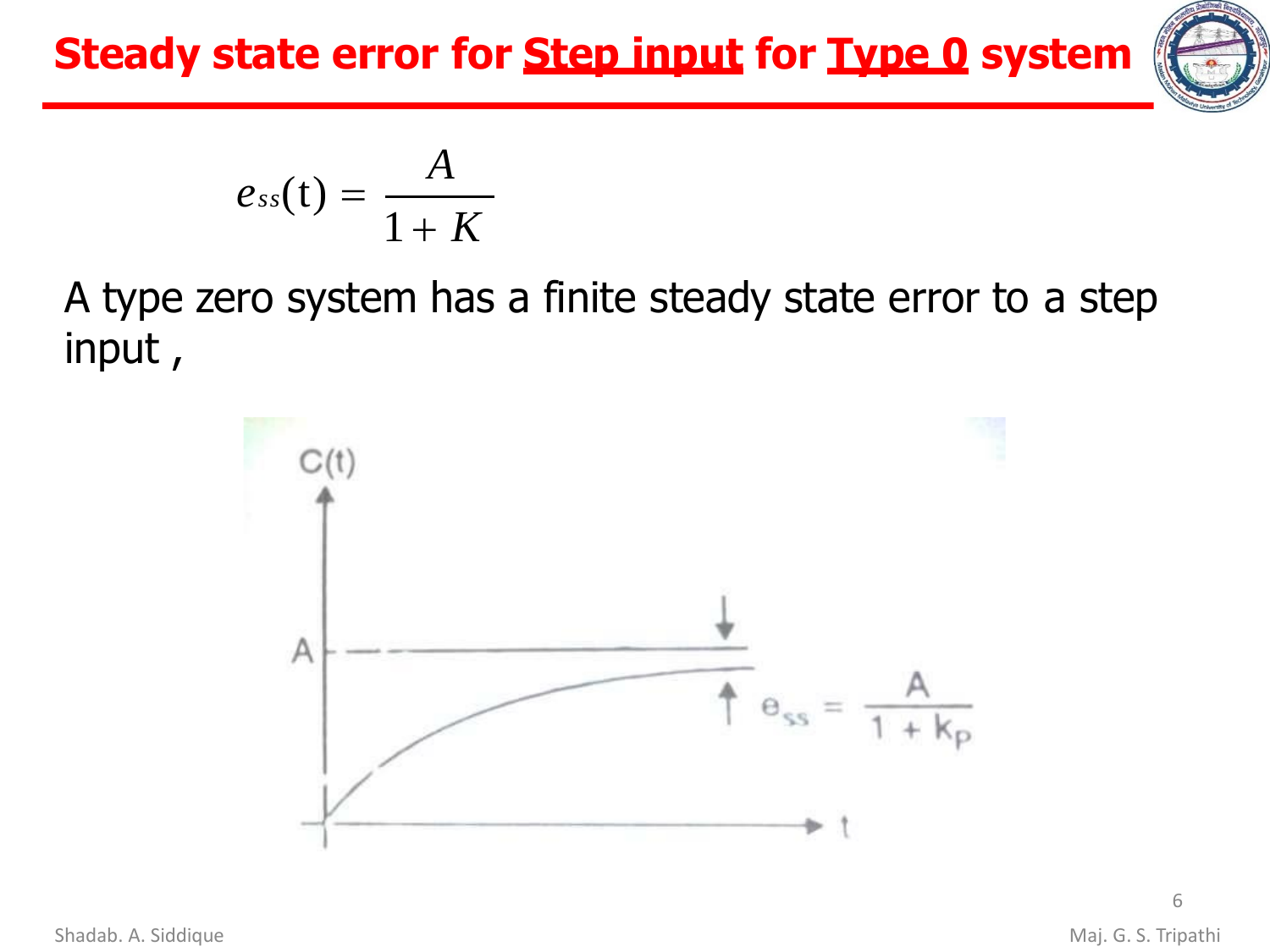

#### For type one system,  $n=1$

$$
G(s).H(s) = \frac{K (1+T_{1} s)(1+T_{2} s) \dots (1+T_{m} s)}{s (1+T_{a} s)(1+T_{b} s) \dots (1+T_{n} s)}
$$

The position error constant is given by,

$$
K_p = \lim_{s \to 0} G(s).H(s)
$$
  
\n
$$
K_p = \lim_{s \to 0} \frac{K (1 + T_{1} s)(1 + T_{2} s) \dots (1 + T_{m} s)}{s(1 + T_{a} s)(1 + T_{b} s) \dots (1 + T_{n} s)}
$$
  
\n
$$
K_p = \frac{K (1 + T_{1} 0)(1 + T_{2} 0) \dots (1 + T_{m} 0)}{0(1 + T_{a} 0)(1 + T_{b} 0) \dots (1 + T_{n} 0)}
$$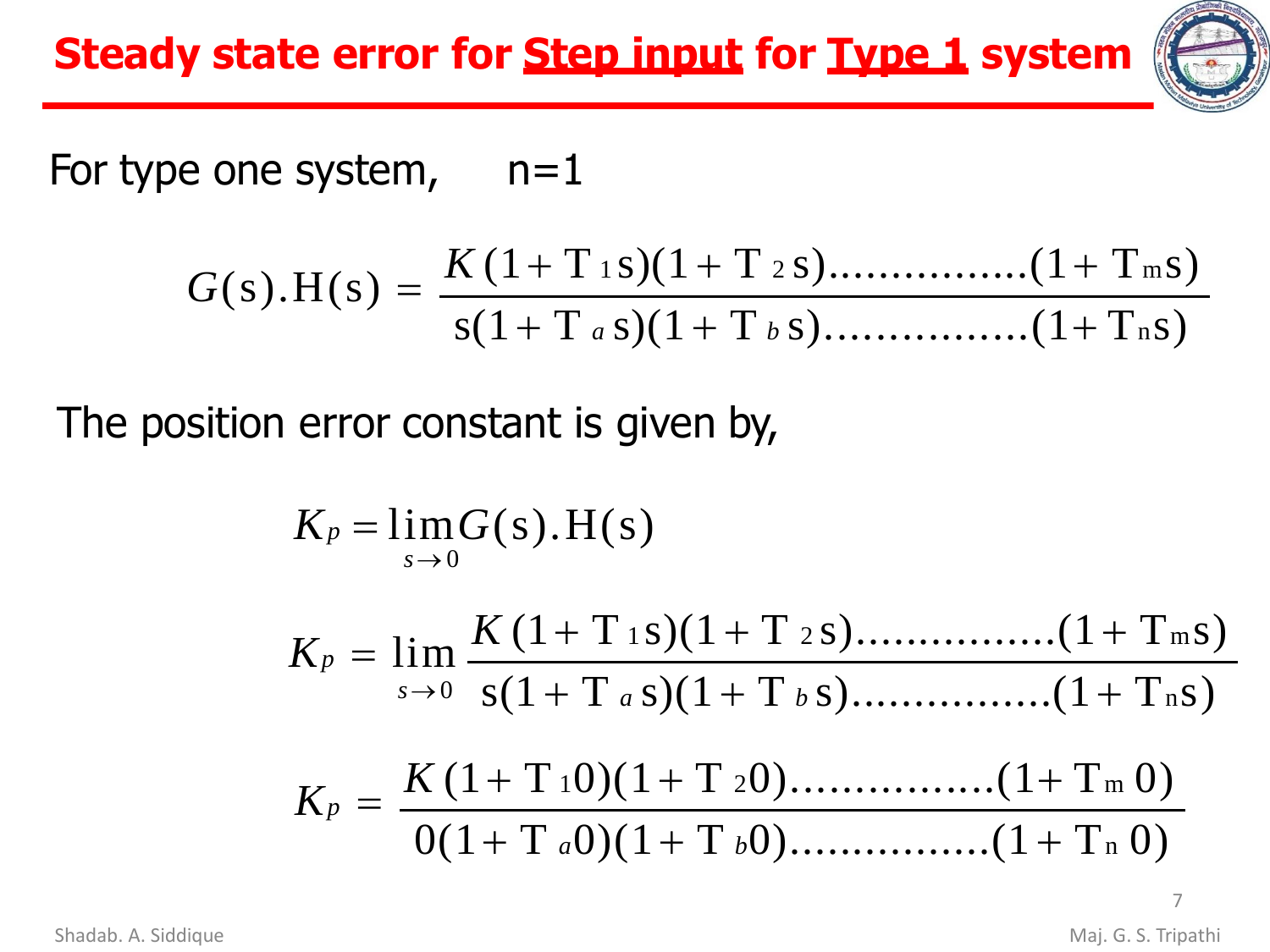

$$
K_p = \frac{K(1)(1) \dots (1)}{0}
$$

$$
K_p=\infty
$$

The steady state error is given by,

$$
e_{ss}(t) = \frac{A}{1 + K_p}
$$

$$
e_{ss}(t) = \frac{A}{1 + \infty}
$$

$$
e_{ss}(t) = 0
$$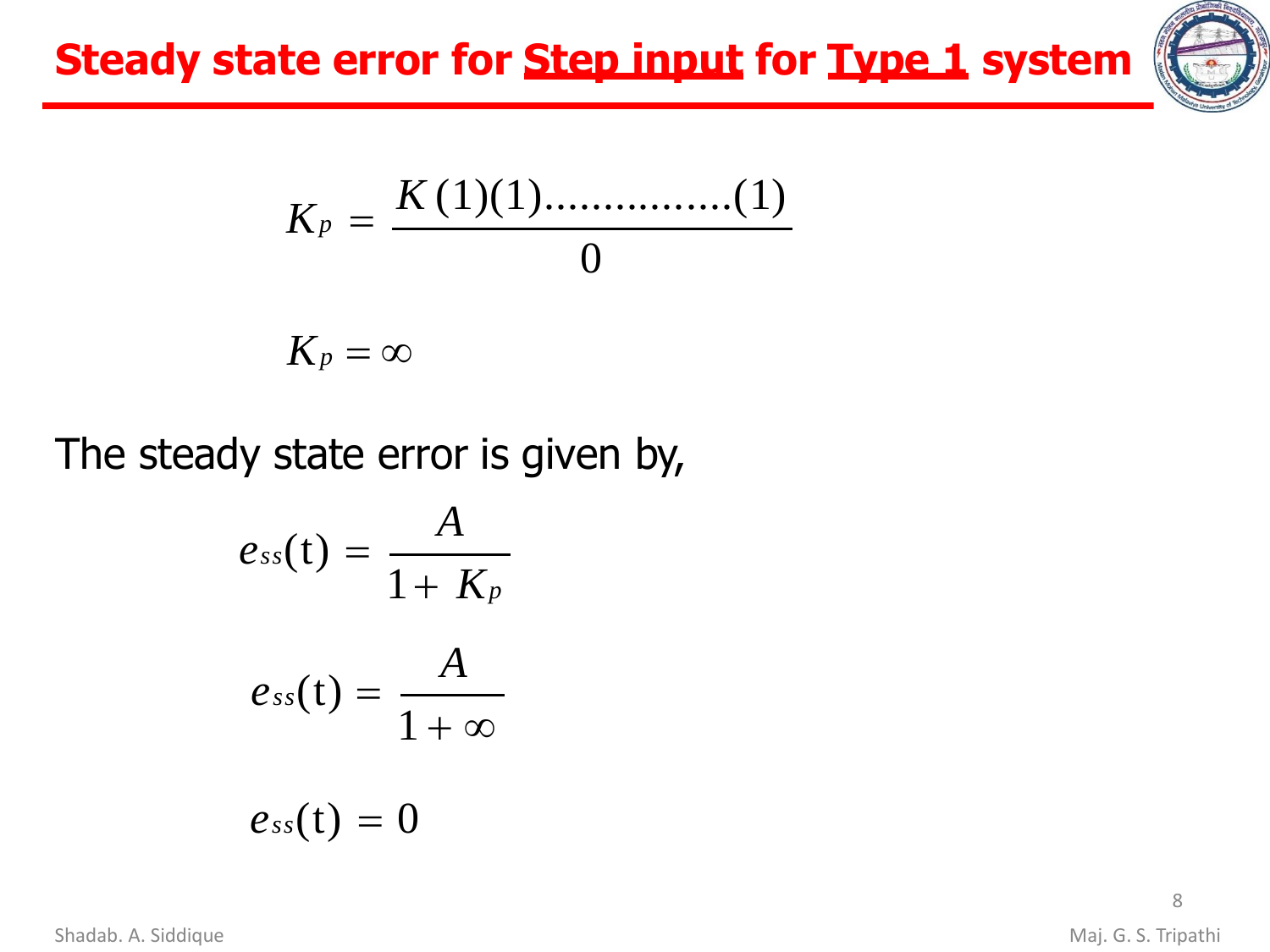

 $e_{ss}(t) = 0$ 

A type one system has a zero steady state error to a step input ,

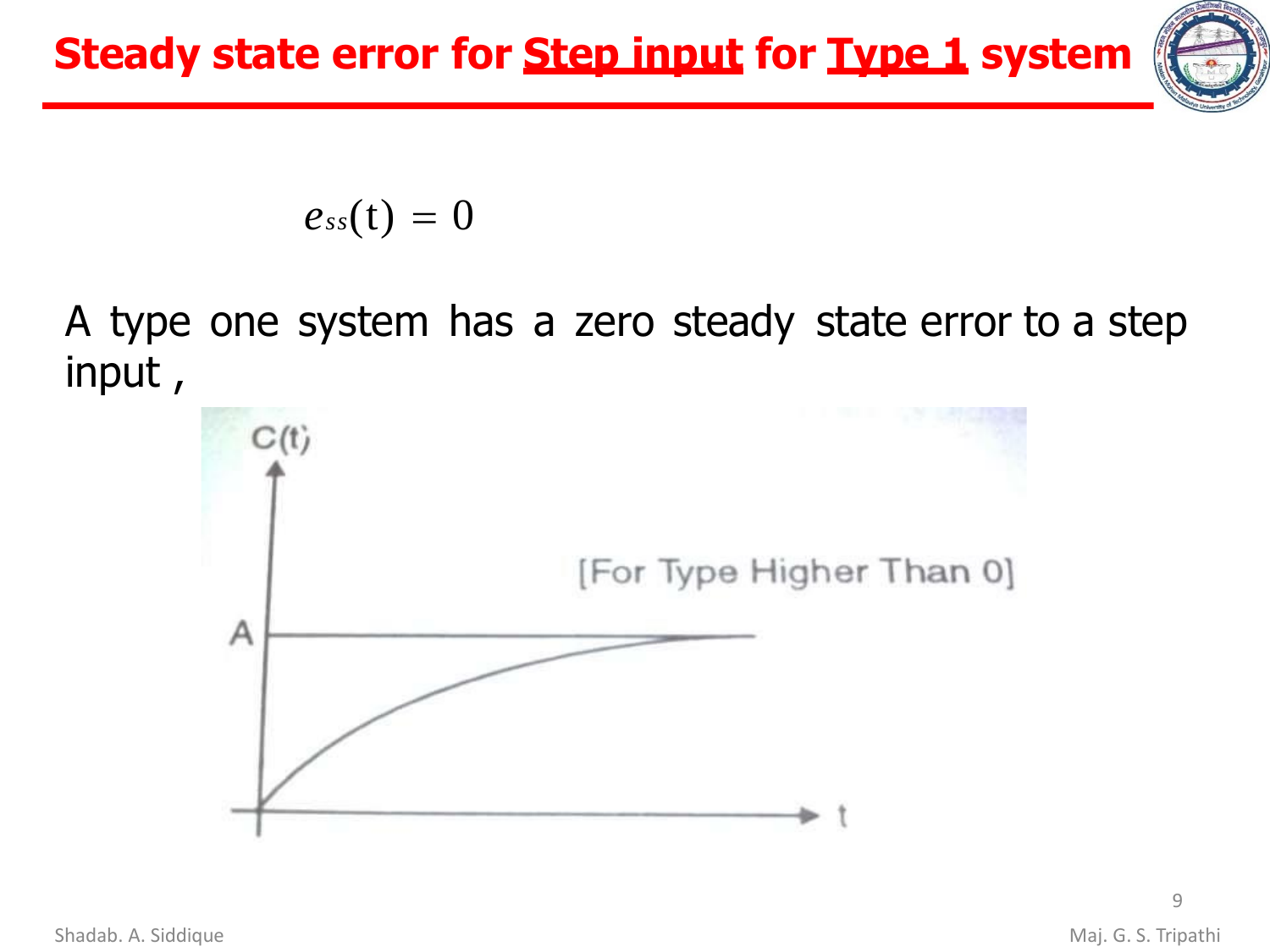**Steady state error for Step input for Type 2 system**



For type two system,  $n=2$ 

$$
G(s).H(s) = \frac{K(1+T_{1} s)(1+T_{2} s) \dots (1+T_{m} s)}{s^{2} (1+T_{a} s)(1+T_{b} s) \dots (1+T_{n} s)}
$$

The position error constant is given by,

$$
K_p = \lim_{s \to 0} G(s).H(s)
$$

$$
K_p = \lim_{s \to 0} \frac{K (1 + T_{1S})(1 + T_{2S}) \dots (1 + T_{mS})}{s^2 (1 + T_a s)(1 + T_b s) \dots (1 + T_{nS})}
$$

$$
K_p = \frac{K (1 + T_1 0)(1 + T_2 0) \dots (1 + T_m 0)}{0(1 + T_a 0)(1 + T_b 0) \dots (1 + T_n 0)}
$$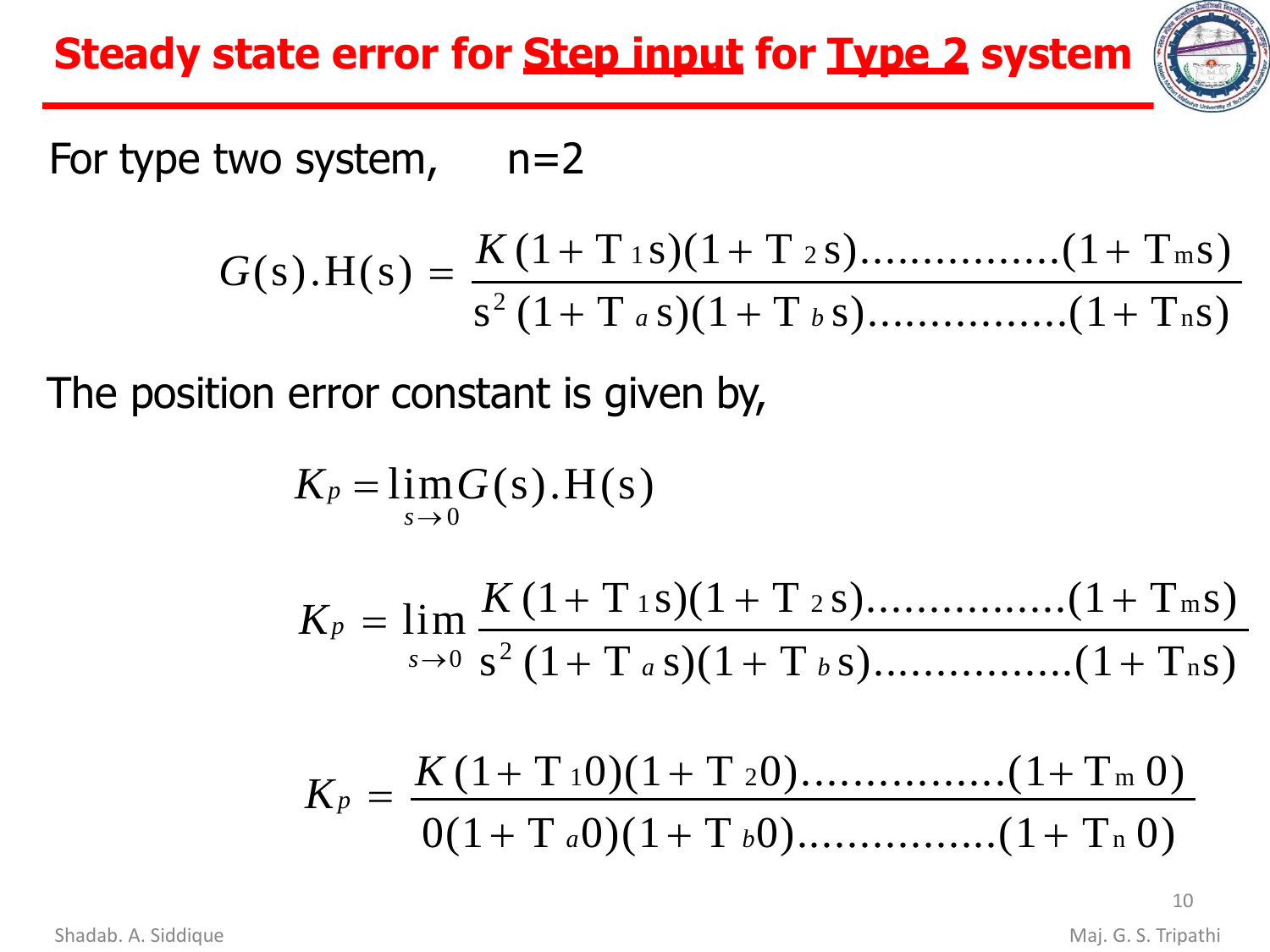## **Steady state error for Step input for Type 1 system**



$$
K_p = \frac{K(1)(1) \dots (1)}{0}
$$

$$
K_p=\infty
$$

The steady state error is given by,

$$
e_{ss}(t)=\frac{A}{1+K_p}
$$

$$
e_{ss}(t)=\frac{A}{1+\infty}
$$

$$
e_{ss}(t)=0
$$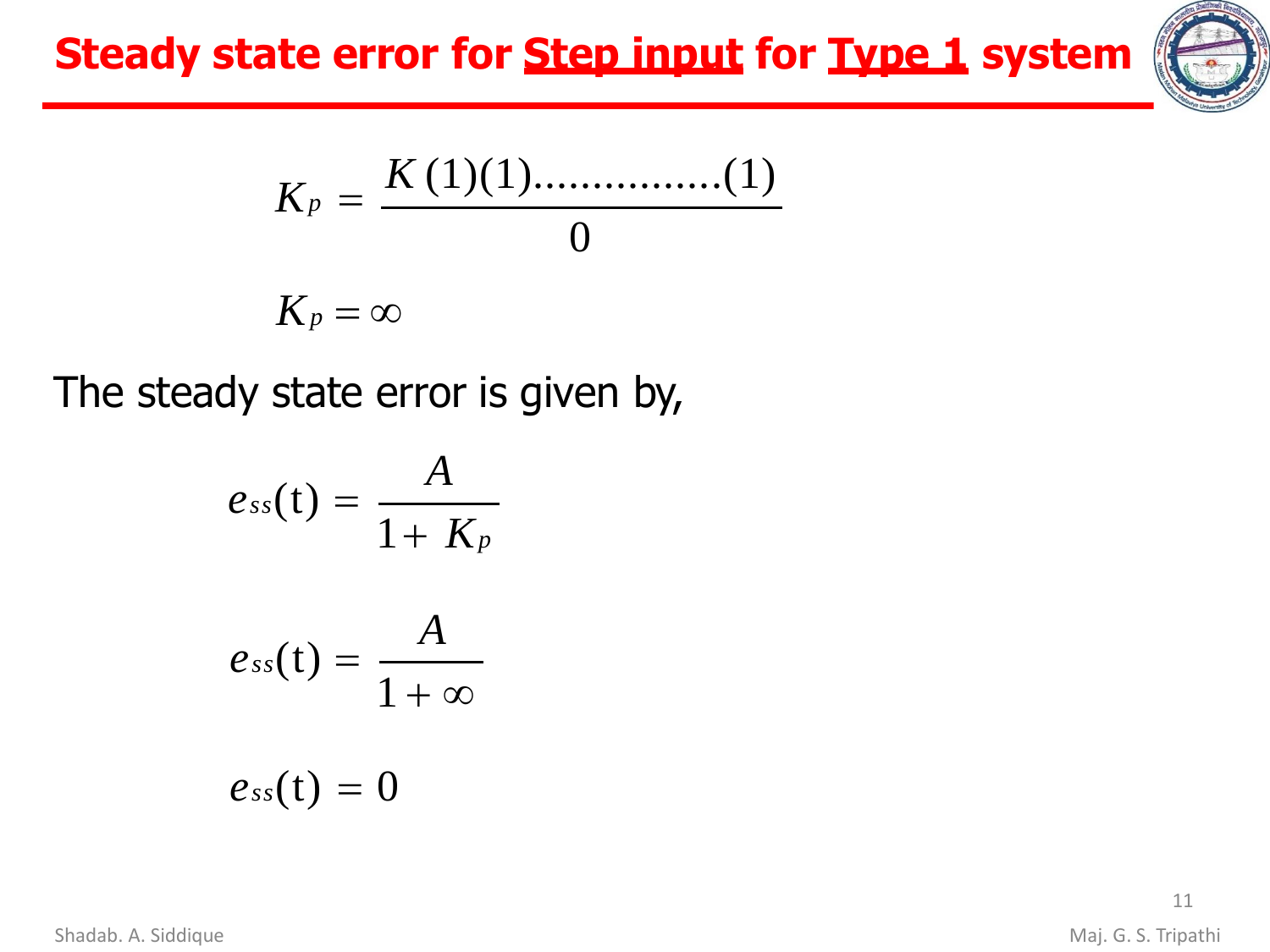

$$
e_{ss}(t)=0
$$

A type two system has a zero steady state error to a step input ,



#### It is clear that all higher type systems except type zero have zero steady state error.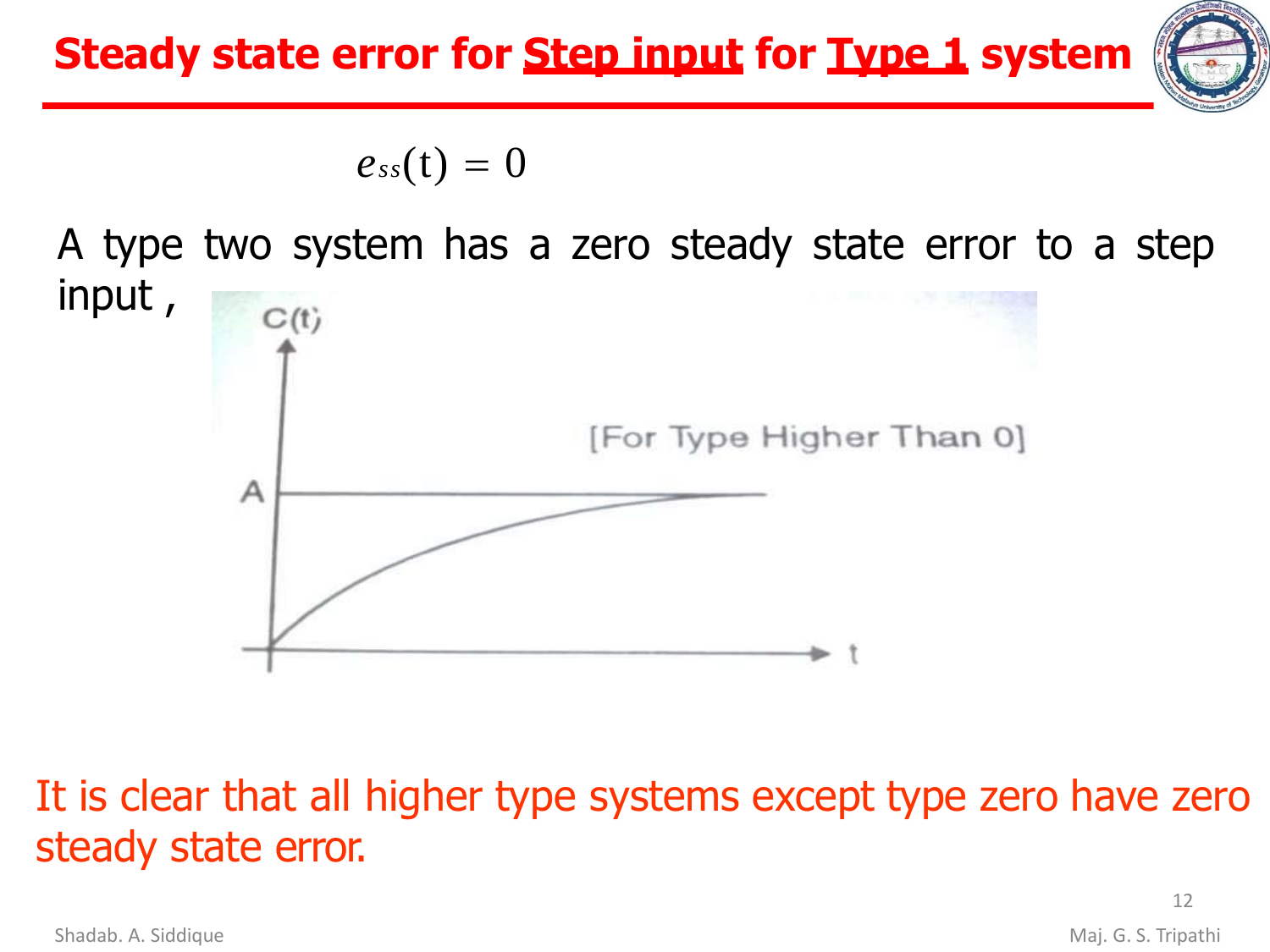**Steady state error for Ramp input for Type 0 system**

For type zero system,  $n=0$ 

$$
G(s).H(s) = \frac{K (1+T \t{1} s)(1+T \t{2} s) \dots (1+T \t{1} s)}{(1+T \t{a} s)(1+T \t{b} s) \dots (1+T \t{1} s)}
$$

The velocity error constant is given by,

$$
K_v = \lim_{s \to 0} sG(s).H(s)
$$
  
\n
$$
K_v = \lim_{s \to 0} s \{ \frac{K(1+T_{1} s)(1+T_{2} s) \dots (1+T_{m} s)}{(1+T_{a} s)(1+T_{b} s) \dots (1+T_{n} s)} \}
$$
  
\n
$$
K_v = 0 \times \{ \frac{K(1+T_{1} s)(1+T_{2} s) \dots (1+T_{m} s)}{(1+T_{a} s)(1+T_{b} s) \dots (1+T_{n} s)} \}
$$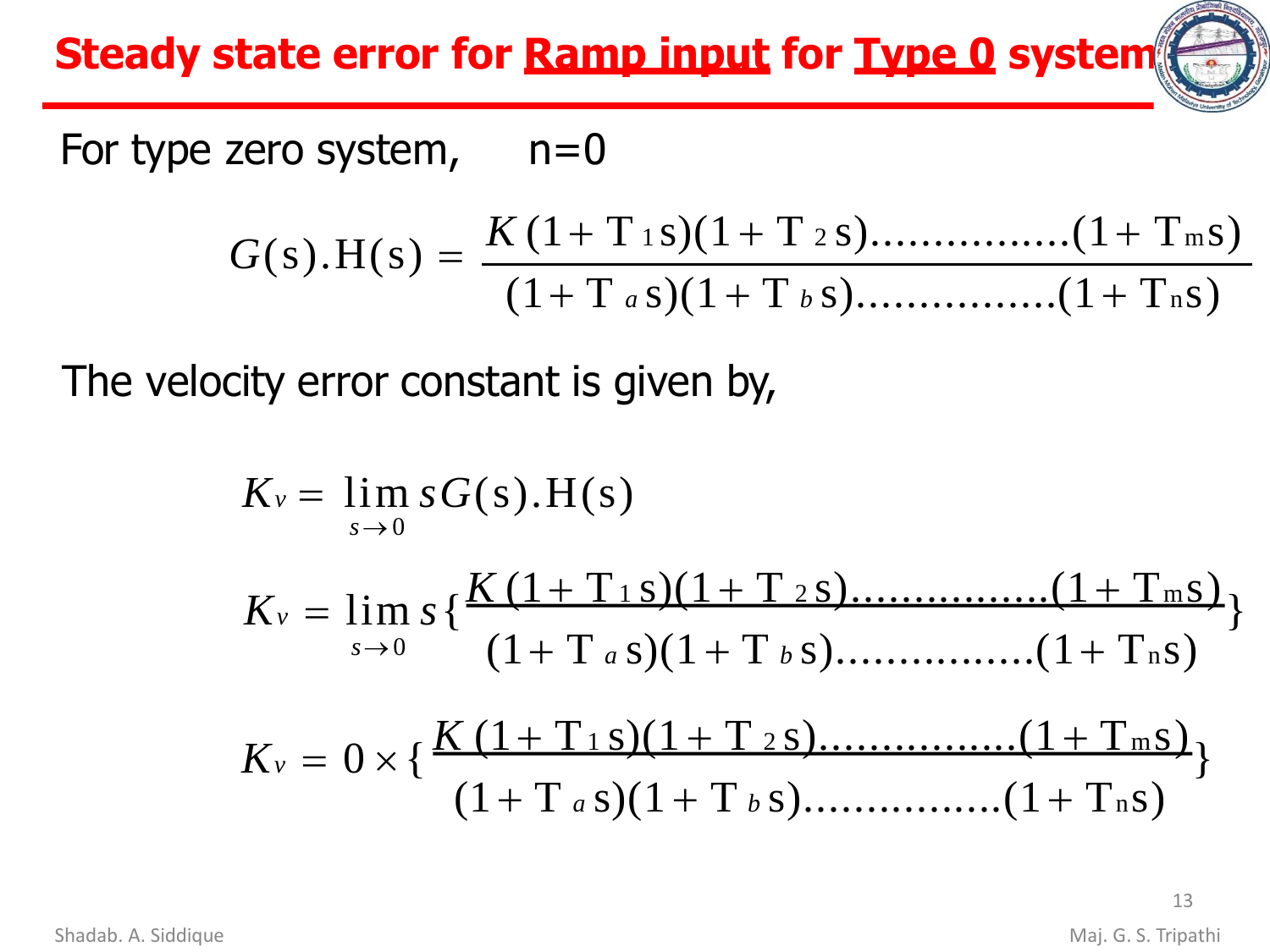**Steady state error for Ramp input for Type 0 system**

$$
K_v=0
$$

The steady state error is given by,

$$
e_{ss}(t) = \frac{A}{K_v}
$$

$$
e_{ss}(t) = \frac{A}{0}
$$

$$
e_{ss}(t) = \infty
$$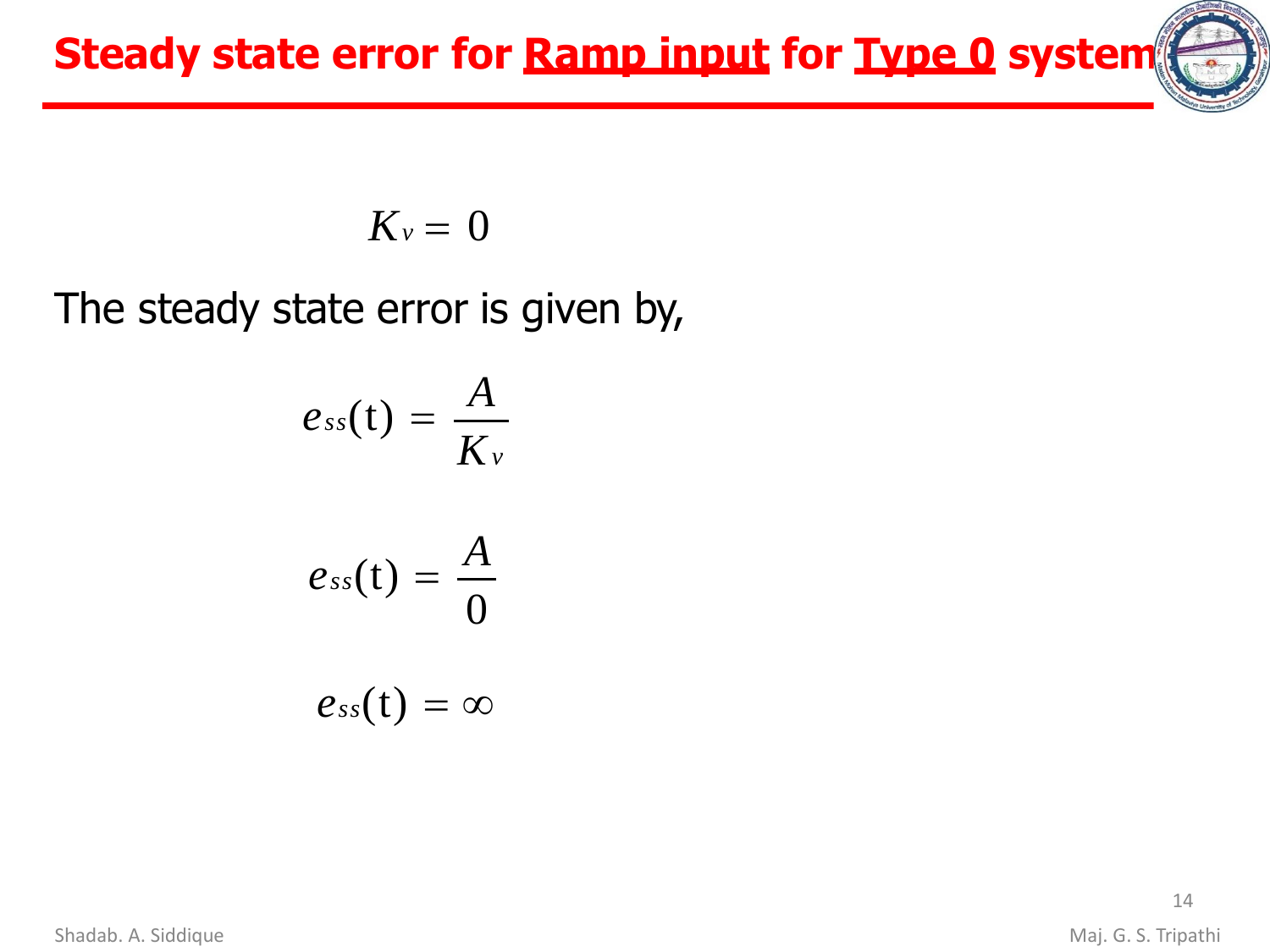

$$
e_{ss}(t)=\infty
$$

The error increase continuously hence type zero system fails to track a ramp input successfully.

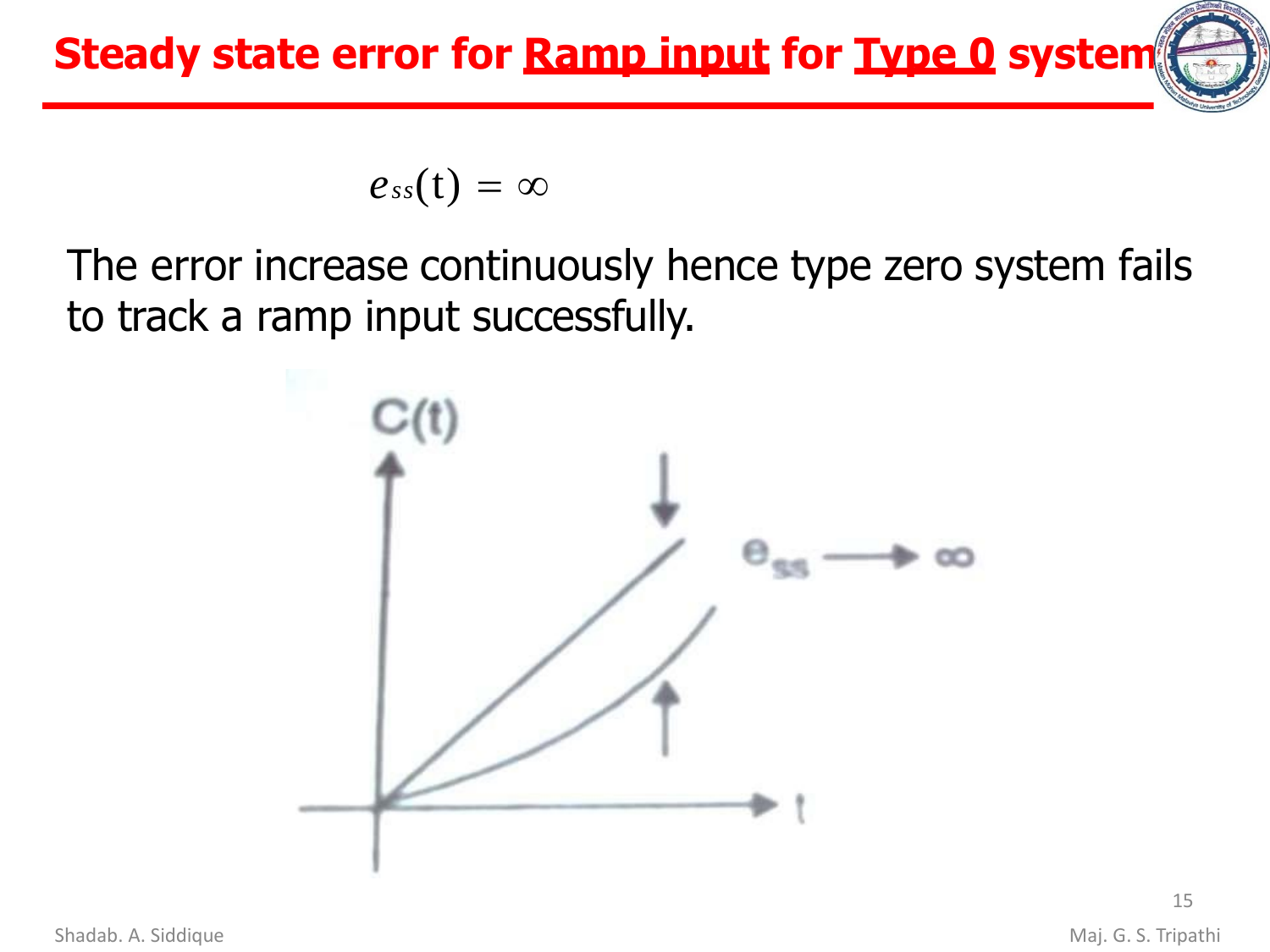**Steady state error for Ramp input for Type 1 system**

For type one system,  $n=1$ 

$$
G(s).H(s) = \frac{K(1+T_{1} s)(1+T_{2} s) \dots (1+T_{m} s)}{s(1+T_{a} s)(1+T_{b} s) \dots (1+T_{n} s)}
$$

The velocity error constant is given by,

$$
K_v = \lim_{s \to 0} sG(s).H(s)
$$
  
\n
$$
K_v = \lim_{s \to 0} s \left\{ \frac{K(1+T_{1} s)(1+T_{2} s) \dots (1+T_{m} s)}{s(1+T_{a} s)(1+T_{b} s) \dots (1+T_{n} s)} \right\}
$$
  
\n
$$
K_v = \frac{K(1+T_1 0)(1+T_2 0) \dots (1+T_m 0)}{(1+T_a 0)(1+T_b 0) \dots (1+T_n 0)}
$$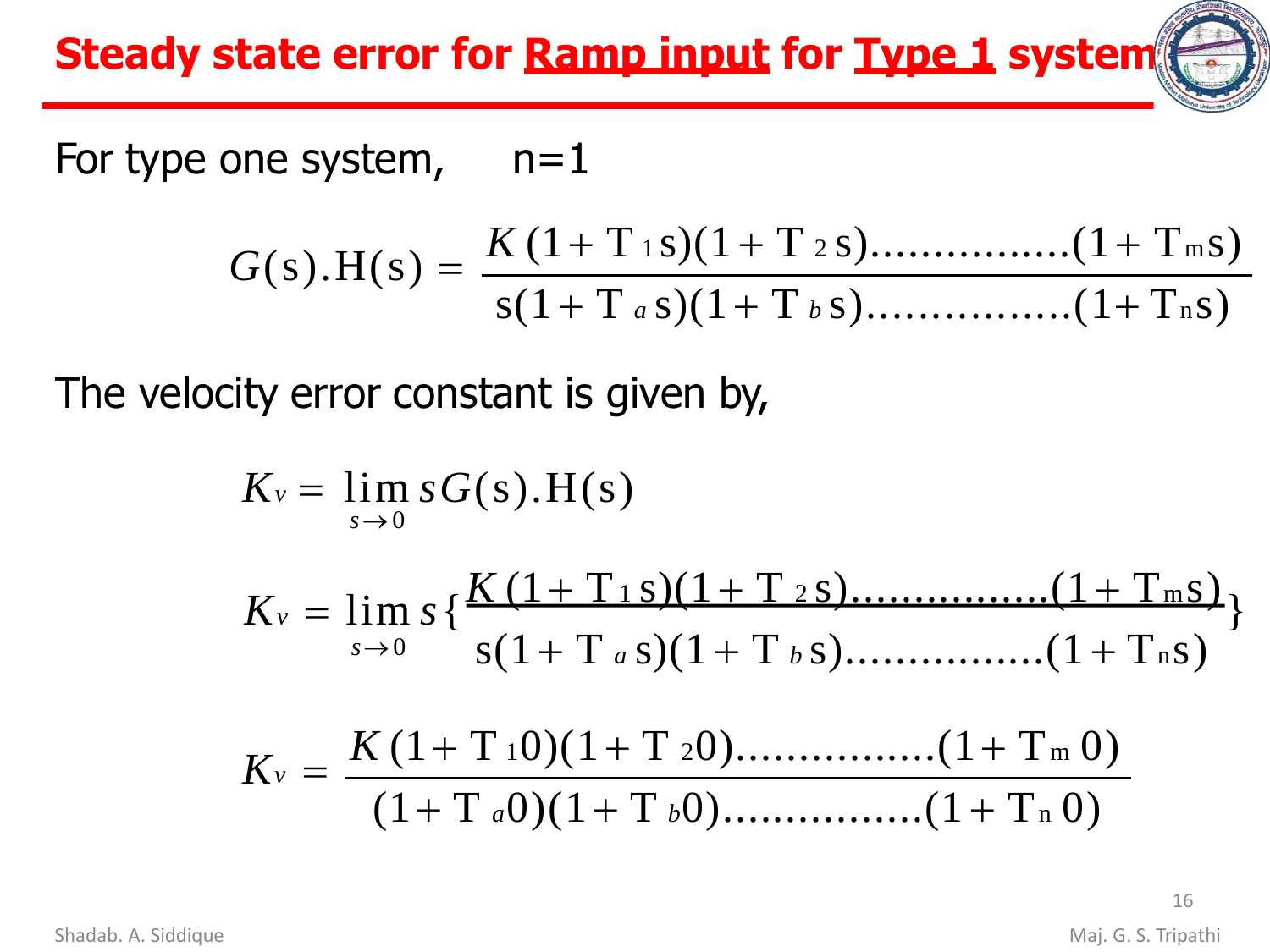

$$
K_v = K
$$

The steady state error is given by,

$$
e_{ss}(t)=\frac{A}{K_v}
$$

$$
e_{ss}(t)=\frac{A}{K}
$$